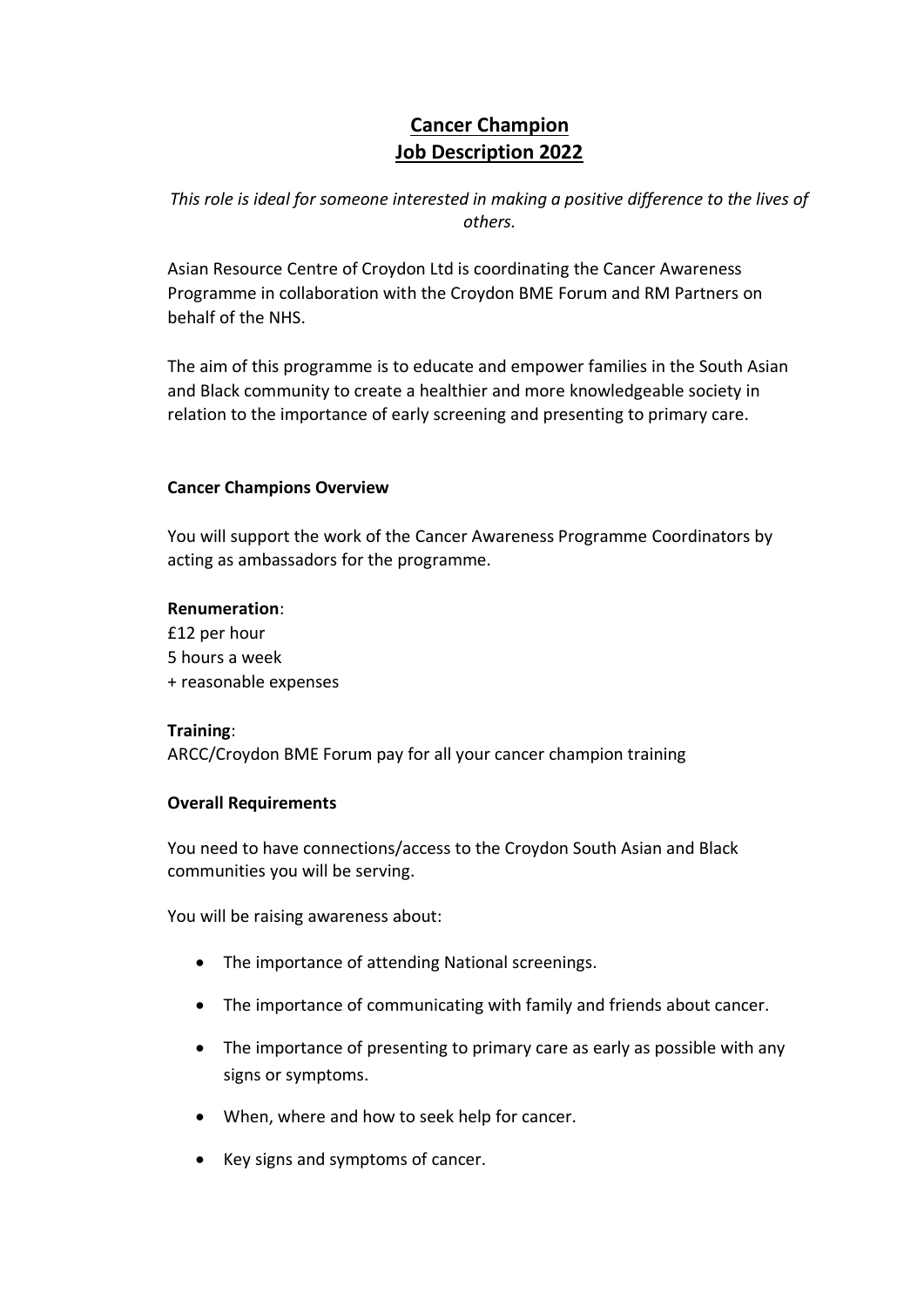• Importance of lifestyle changes i.e., stop smoking, reduce sugar consumption.

Some work will also need to be done via Zoom and telephone, to check in on your communities' progress.

You will need to be holistic in your delivery - looking at the person's overall health and wellbeing.

At every cancer awareness event you attend, you will signpost or refer people to primary care staff, GP's, appropriate charities, other cancer services, support groups, etc.

## **Role Description**

- To support community grass roots awareness of cancer risk factors, the importance of screening, early identification, and self-management.
- Set up and facilitate cancer awareness raising events/talks.
- Supporting those that need more dedicated intervention to screenings/primary care with 1 to 1 phone calls.
- Collect community conversations about the barriers to engagement, awareness of services, cancer information, and community dynamics at focus groups.
- Signpost members of the community to different projects, facilities and information in Croydon using asset maps, connect well, local directories, council websites and e-market place amongst others.
- Work with the community to ensure that the cancer messages are widespread and passed on.
- A natural part of the cancer champion role will be to spread positive knowledge about cancer awareness in the community.

# **Training and Development**

You will receive training and development with the following benefits:

- Be able to inspire and support others to reduce their risk of cancer.
- Help minimize health inequalities by supporting broad access to services and resources.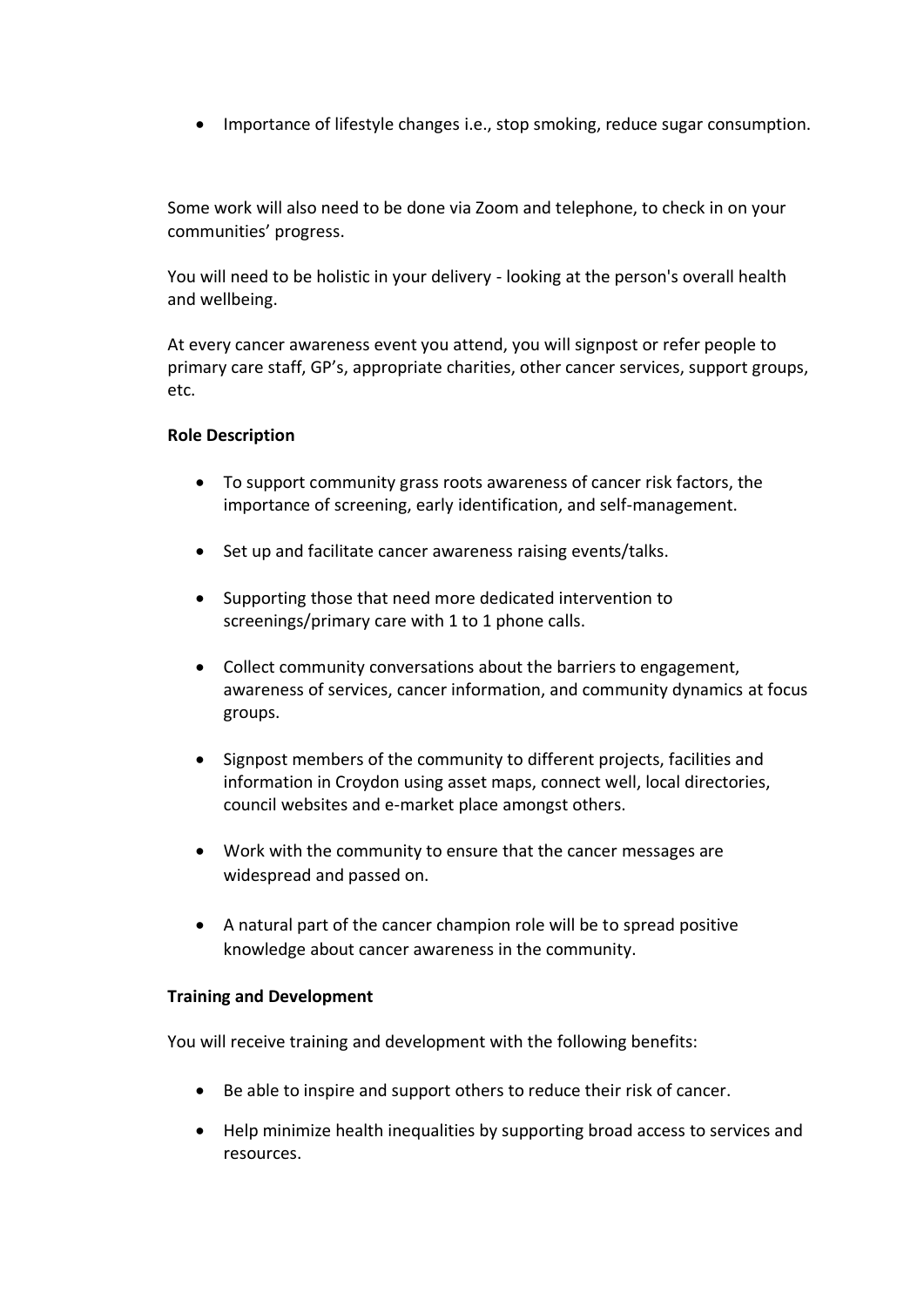- Build rapport and trust with others as a respected champion of cancer.
- Communicate and lead cancer campaigns that will potentially change lives.
- Know how to manage confidentiality and comply with legislation around data protection.

The training will contain several elements including:

#### **Awareness of Cancer risk factors**

The importance of screening, early identification, and presenting to primary care.

## **Sector and community knowledge**

A better understanding of the sector, particularly Croydon. Including support available around presenting to primary care and screenings.

## **Empowering people with motivational interviewing**

Building rapport and trust with people and supporting them to identify and plan their journey and steps to cancer prevention. .

## **Monitoring and evaluation**

How to collect data, record and evaluate in relation to health outcomes. This will also include training in different directories, asset maps and software used for the project as well as monitoring paperwork and collecting feedback.

#### **Making connections and building knowledge**

Building knowledge of what is out there in terms of activities and partnerships to add onto asset maps and directories. Building relationships with other providers to raise awareness about our programme.

#### **Time**

- Training will take approx. 3 to 5 days, spread out throughout the year.
- Throughout the year, you will be expected to spread information and awareness about cancer awareness events, health check events, cancer awareness talks and workshops, health screenings, Long-Term Conditions, and the Expert Patient Programme.
- Additional training can be scheduled as required by the line manager.

#### **Where**